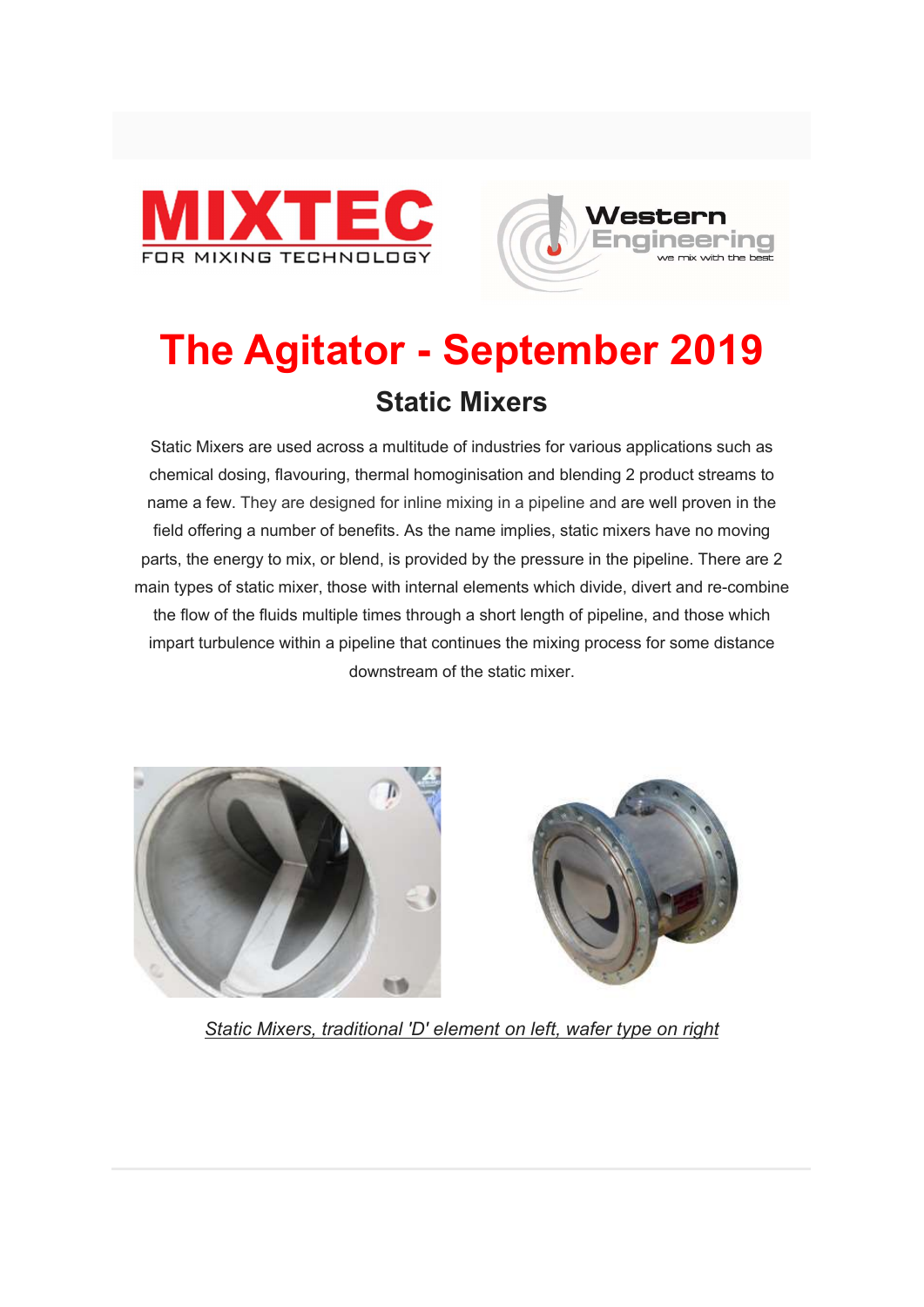#### Benefits of static mixers:

- Static mixers provide a high level of mixing efficiency, thus keeping the consumption of dosed chemicals and additives to a minimum.
- They can eliminate the need for tanks, agitators, moving parts and drives.
- The installation is very easy, no special skills are required other than normal engineering skills.
- Mixers have no moving parts which makes them virtually maintenance free.
- Static Mixers are available in standard pipe sizes, specials available on request.
- Each Static Mixer is carefully designed to meet the specific requirements of each application.



'D' element static mixer insert prior to being welded into static mixer body

#### Static Mixer Options:

- Static mixers can be manufactured from various materials including stainless steel, PVC, HDPE, PTFE lined steel, Hastaloy, etc.
- The mixing elements can be fixed or removable for cleaning purposes.
- They are available in a range of diameters from under 10mm up to 750mm NB and beyond.
- They can be supplied with single, multiple, or no injection and sampling ports.
- Different connections for main line and side streams available, flanged, threaded, plain, etc.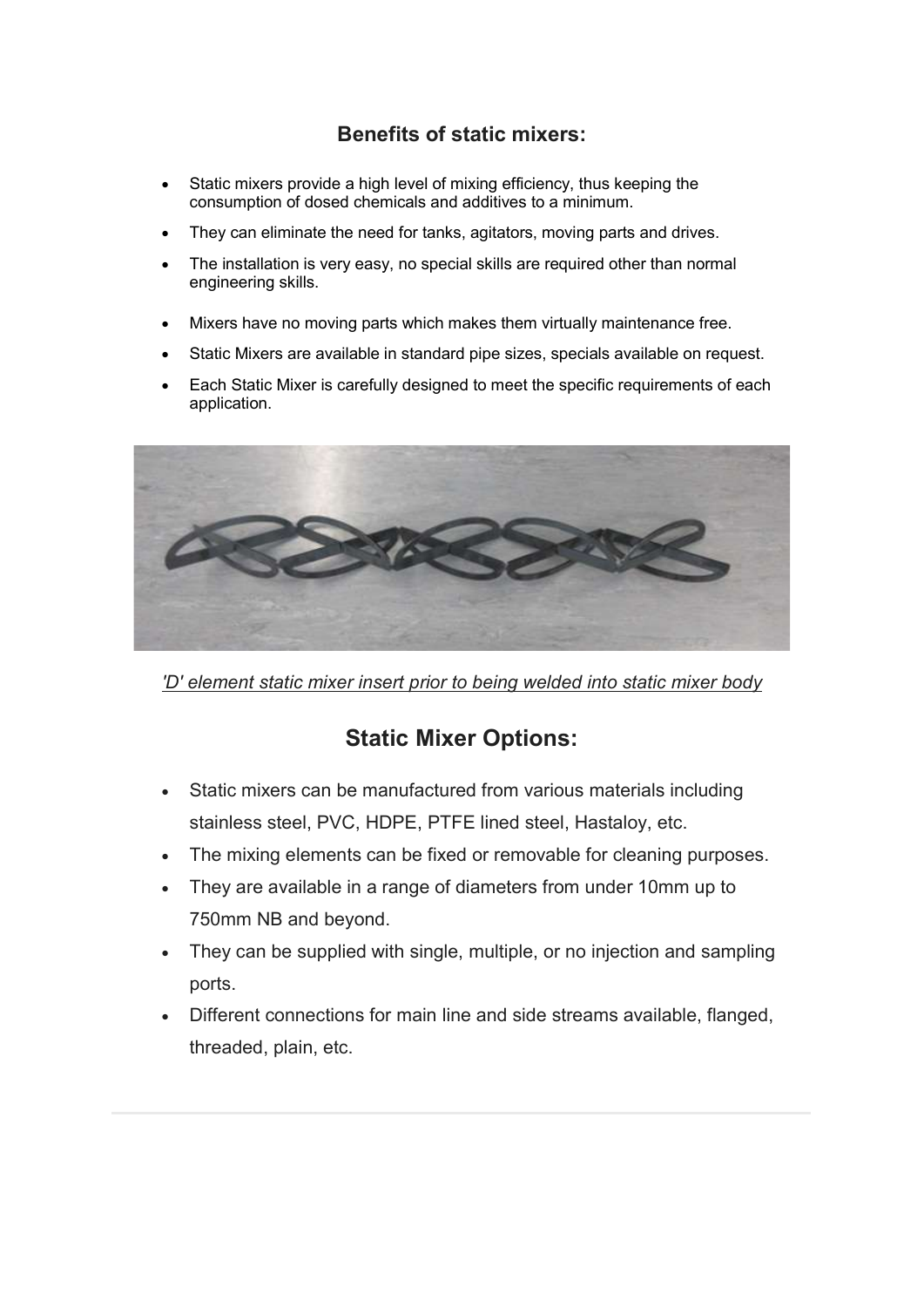

PVC static mixer with steel backing flanges and one side stream injector

#### Typical Applications for Static Mixers

- Water and wastewater treatment;
	- o chemical dosing
	- o pH control
	- o Diluting flocculants and mixing with water, wastewater or sludge
	- o Coagulation processes, e.g. for phosphorous removal from wastewater
- Food and pharmaceutical industries;
	- o Mixing carbon dioxide in fruit jucies, wine, etc.
	- o Diluting concentrates and mixing flavours.
	- o Diluting molasses with water.
- Pulp & paper industry;
	- o Acid and caustic dilution.
	- o PH control.
	- o Blending.
	- o Low consistency bleaching.
- Oil, gas and petrochemical industries
	- o Measurement of water content of crude oil in pipelines.
	- o Desalting crude oil with water.
	- o Diluting ployacrylamide for enhanced recovery.
	- o Mixing additives into gasoline or fuel oil.
	- o Adjusting the viscosity of heavy fuel oil with gas oil.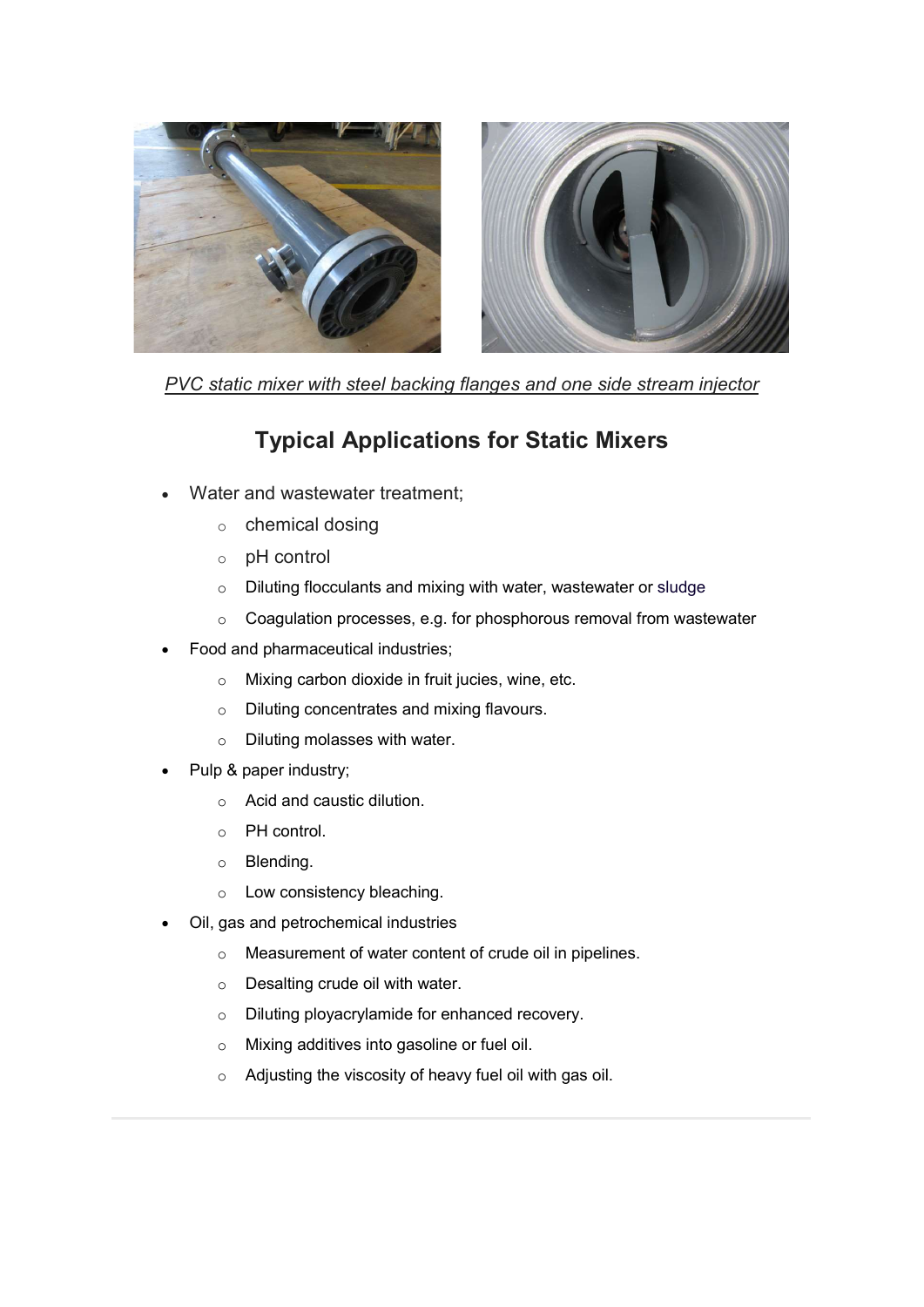

**PFTE Lined Static Mixer for Corrosive Chemical Processing** 

### Mixtec Static Mixers

Contact Western Engineering / Mixtec with your static mixer requirements. We will design a static mixer specific for your application out of the most appropriate materials and advise the caluclated CoV and pressure drop.

## Dynamic Mixers for Coagulation and Flocculation

Please see our latest Technical Article regarding coagulation and flocculation mixers for water clarification

https://www.westernengineering.co.nz/index.php/downloads/articles